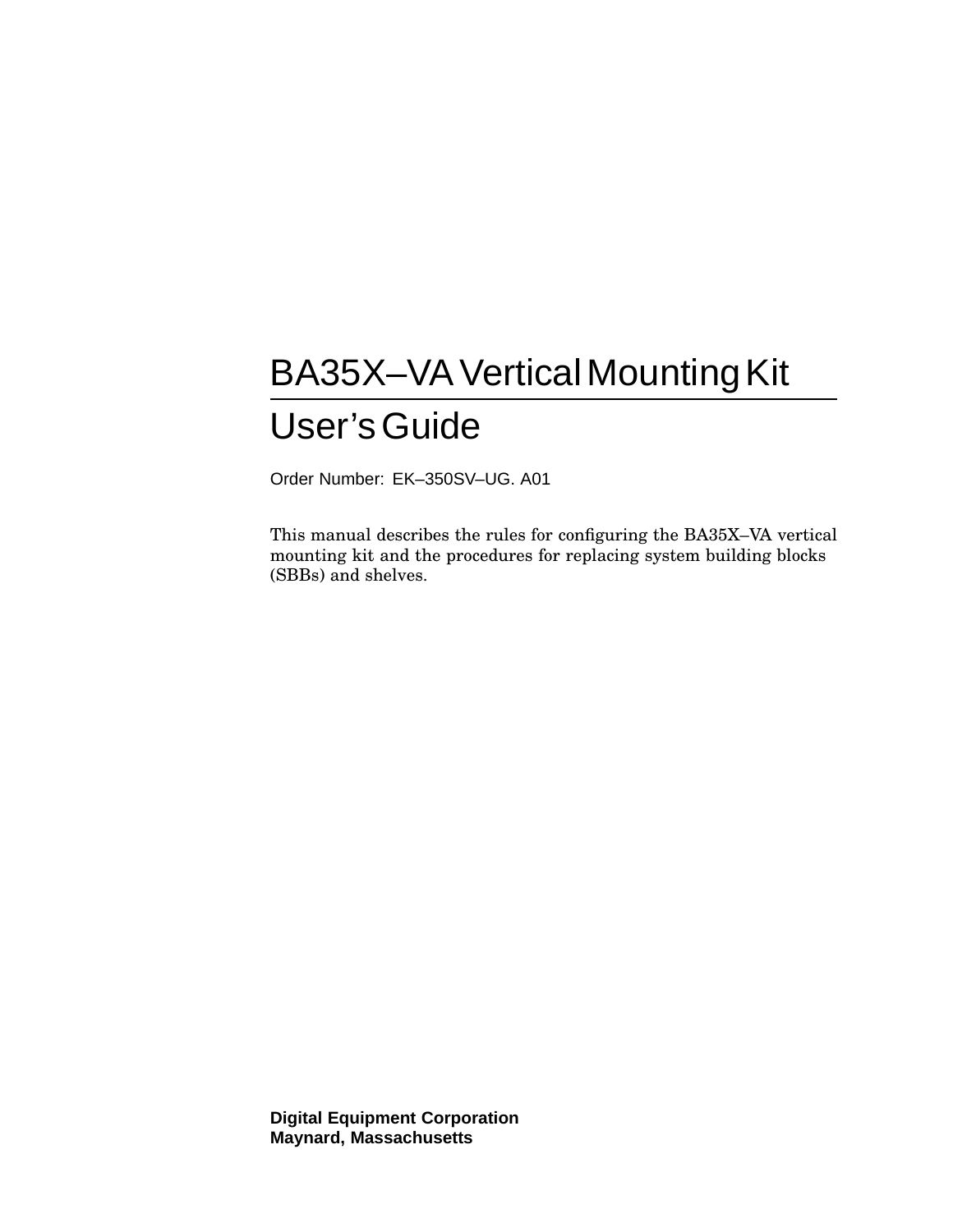#### **First Edition: November 1992**

The information in this document is subject to change without notice and should not be construed as a commitment by Digital Equipment Corporation. Digital Equipment Corporation assumes no responsibility for any errors that may appear in this document.

The software described in this document is furnished under a license and may be used or copied only in accordance with the terms of such license.

No responsibility is assumed for the use or reliability of software on equipment that is not supplied by Digital Equipment Corporation or its affiliated companies.

Restricted Rights: Use, duplication, or disclosure by the U.S. Government is subject to restrictions as set forth in subparagraph (c) (1) (ii) of the Rights in Technical Data and Computer Software clause at DFARS 252.227-7013.

Copyright © Digital Equipment Corporation 1992

Printed in U.S.A. All Rights Reserved.

The postpaid READER'S COMMENTS card requests the user's critical evaluation to assist in preparing future documentation.

**FCC NOTICE:** The equipment described in this manual generates, uses, and may emit radio frequency energy. The equipment has been type tested and found to comply with the limits for a Class A computing device pursuant to Subpart J of Part 15 of FCC Rules, which are designed to provide reasonable protection against such radio frequency interference when operated in a commercial environment. Operation of this equipment in a residential area may cause interference, in which case the user at his own expense may be required to take measures to correct the interference.

DECsystem, MicroVAX, RZ, VAXserver, and the DIGITAL logo are trademarks of Digital Equipment Corporation.

This document was prepared using VAX DOCUMENT, Version 2.0.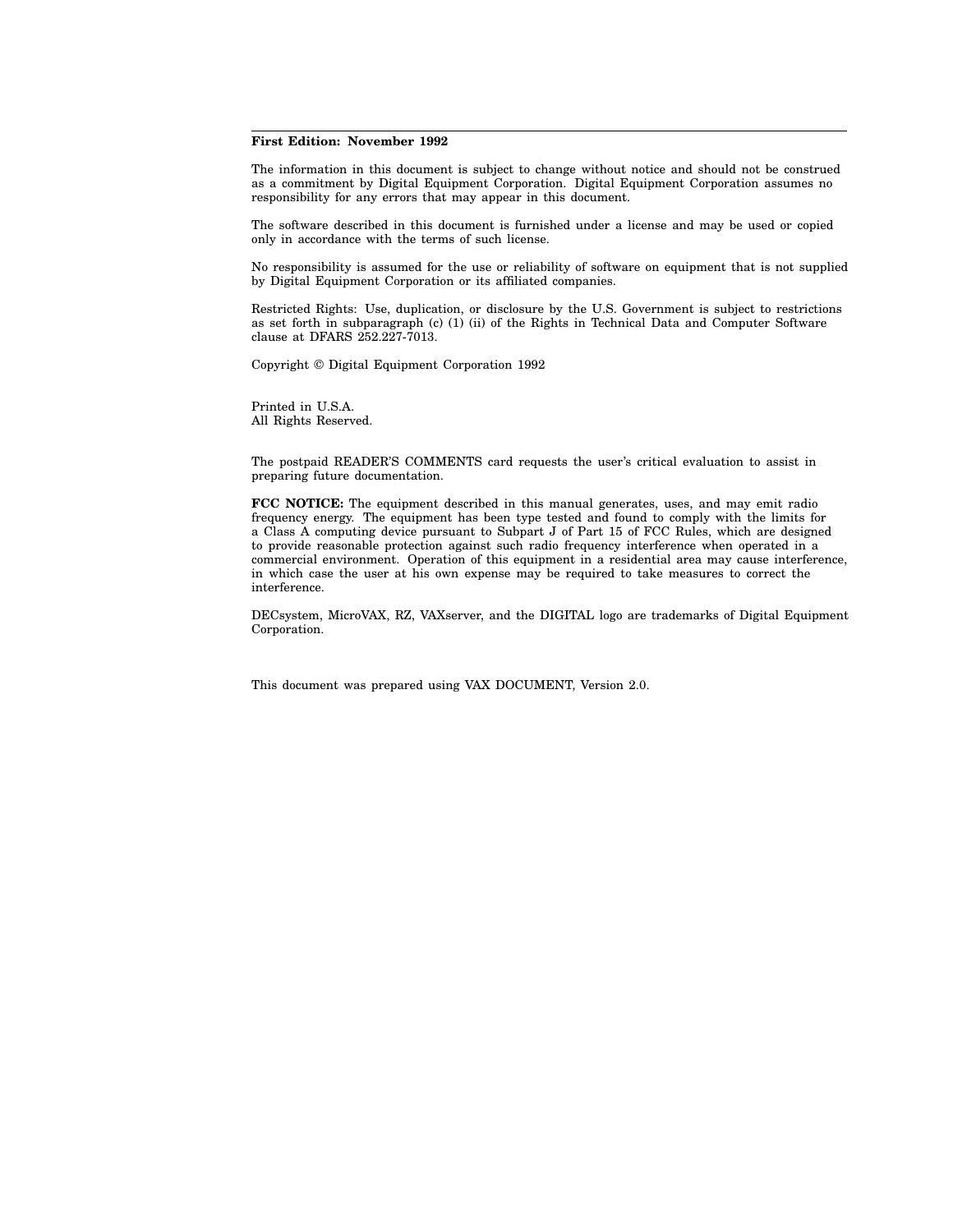## **Contents**

|     |                                              | $\mathsf{V}$ |
|-----|----------------------------------------------|--------------|
|     | <b>Introducing the Vertical Mounting Kit</b> |              |
| 1.1 |                                              | $1 - 1$      |
| 1.2 |                                              | $1 - 2$      |
| 1.3 |                                              | $1 - 3$      |
|     | <b>Replacement Procedures</b>                |              |
| 2.1 | Components of the Vertical Mounting Kit      | $2 - 2$      |
| 2.2 |                                              | $2 - 3$      |
| 2.3 |                                              | $2 - 4$      |
| 2.4 |                                              | $2 - 5$      |

## **Index**

## **Figures**

| $1 - 3$ |
|---------|
| $2 - 3$ |
| $2 - 4$ |
|         |

## **Tables**

| $1 - 1$ | Physical Specifications of the Vertical Mounting Kits | $1 - 2$ |
|---------|-------------------------------------------------------|---------|
| $1 - 2$ | Country-Specific Power Cords                          | $1 - 4$ |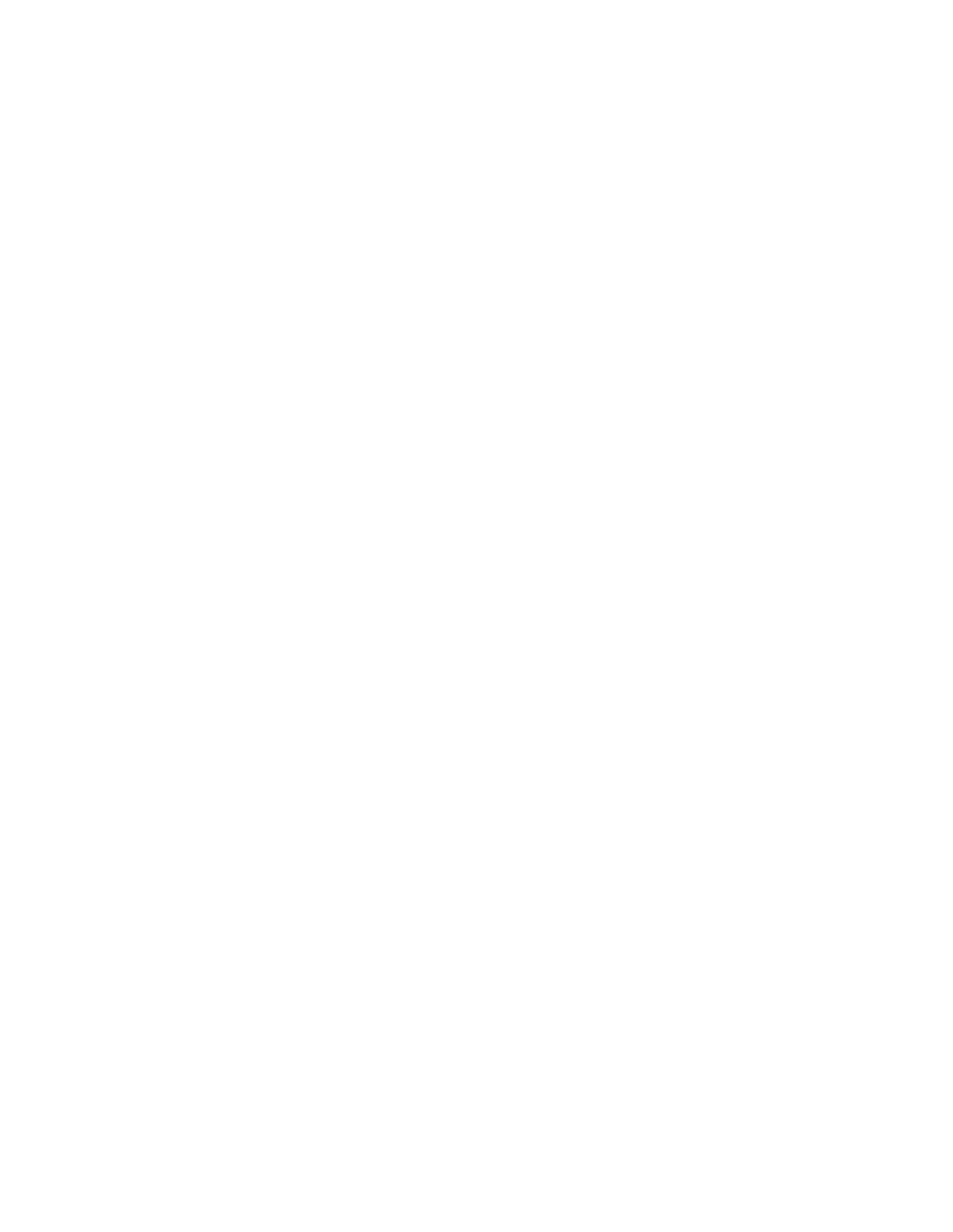## **Preface**

The *BA35X–VA Vertical Mounting Kit User's Guide* describes the rules for configuring the BA35X–VA vertical mounting kit and the procedures for replacing system building blocks (SBBs) and DECstor/me modular storage shelves.

#### **Intended Audience**

This manual is intended for personnel who are responsible for configuring, installing, and using BA350 DECstor/me modular storage shelf subsystems.

#### **Structure**

This manual is organized as follows:

| Chapter 1 | Provides an overview of the vertical mounting kit and describes<br>configuration rules and ac power distribution.                                                                |
|-----------|----------------------------------------------------------------------------------------------------------------------------------------------------------------------------------|
| Chapter 2 | Contains the procedures for replacing SBBs, blowers, and shelves in a<br>vertical mounting kit. The sequence for installing SBBs in a shelf is<br>also included in this chapter. |

### **Related Documents**

The following table lists documents (alphabetically by title) that contain information related to this product:

| <b>Document Title</b>                                                                 | <b>Order Number</b> |
|---------------------------------------------------------------------------------------|---------------------|
| BA350 Modular Storage Shelf SBB User's Guide                                          | EK-SBB35-UG         |
| BA350 Modular Storage Shelf Subsystem Configuration Guide                             | $EK-BA350-CG$       |
| BA350 Modular Storage Shelf Subsystem User's Guide                                    | $EK-BA350-UG$       |
| BA350-EA Modular Storage Shelf User's Guide                                           | $EK-350EA-UG$       |
| BA350–LA Modular Storage Shelf User's Guide                                           | $EK-350LA-UG$       |
| BA350-SA Modular Storage Shelf User's Guide                                           | $EK-350SA-UG$       |
| Installation Notice—RZ73 Bus Termination and Jumper<br>Installation Guide             | EK-RZ73X-IS         |
| MicroVAX/VAXserver 3100 and DECsystem 5100 RZ25<br><i>Installation Guide Addendum</i> | EK-RZ2MV-AD         |
| RZ Series Disk Drive Reference Manual                                                 | EK-RZXXD-RM         |
| RZ22, RZ23, RZ24 Disk Drive Subsystem Service Manual                                  | EK-RZ234-SV         |
| RZ24 Hard Disk Drive Installation Guide                                               | EK-RZ24I-IS         |
| RZ25-S Mounting Bolt/Bracket Installation Instructions                                | EK-RZ25S-IN         |
| RZ2x Hard Disk Drive Upgrade Installation Instructions                                | EK-RZ2XH-UG         |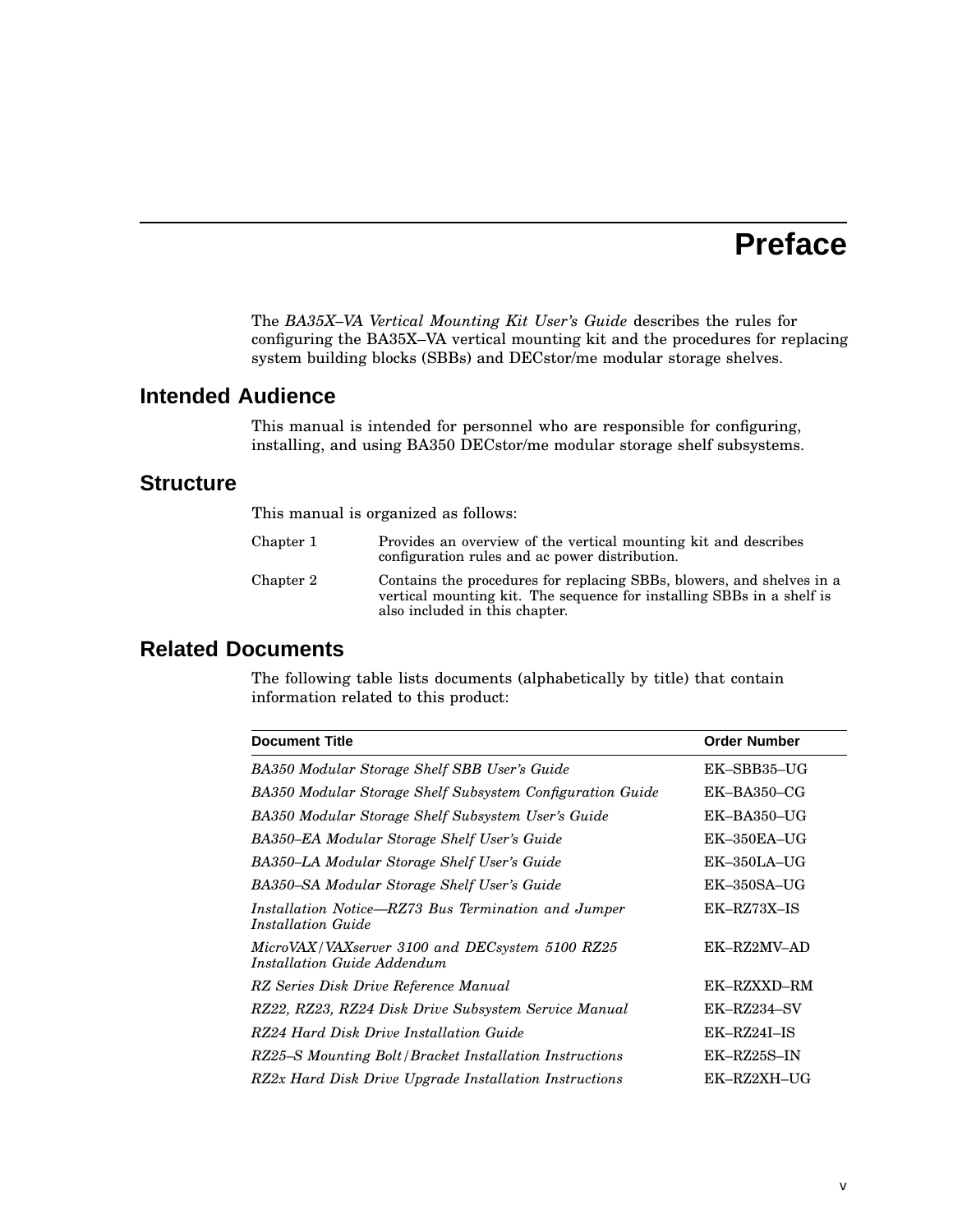| <b>Document Title</b>                        | <b>Order Number</b> |
|----------------------------------------------|---------------------|
| RZ2x Series Drive Bracket Installation Sheet | EK-RZ2XD-UG         |
| TLZ06 Cassette Tape Drive Installation Guide | EK-STEXP-AD         |
| TLZ06 Cassette Tape Drive Owner's Manual     | EK–TLZ06–OM         |

## **Documentation Conventions**

The following conventions are used in this manual:

| boldface type      | Boldface type indicates the first instance of terms being defined in text,<br>in the glossary, or both.                               |
|--------------------|---------------------------------------------------------------------------------------------------------------------------------------|
| <i>italic</i> type | Italic type indicates emphasis and complete manual titles. In the<br>glossary, italic type is also used to indicate cross-references. |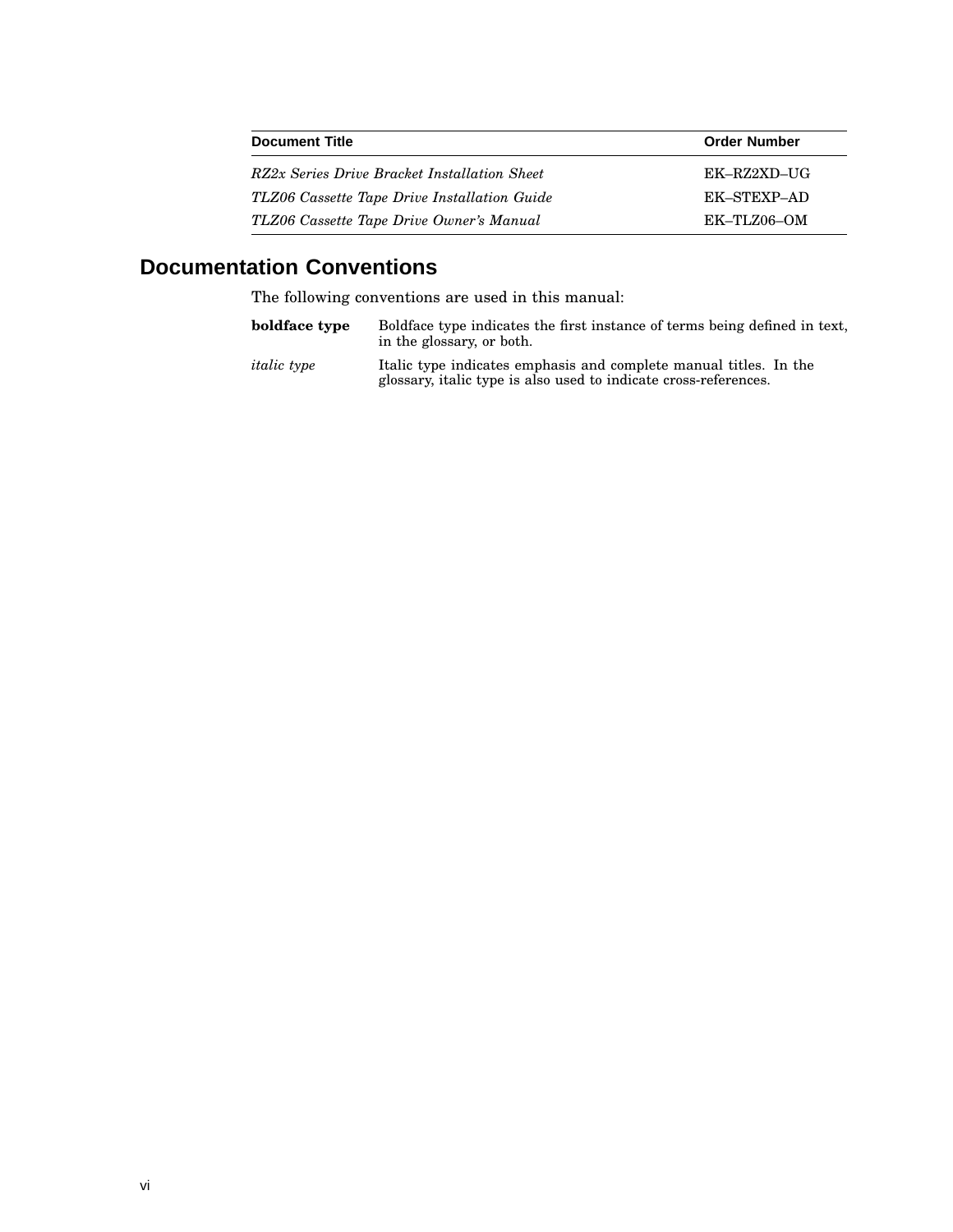**1**

## **Introducing the Vertical Mounting Kit**

This chapter describes the BA35X–VA vertical mounting kit. It also provides configuration rules and ac power distribution information.

#### **1.1 Product Description**

A **vertical mounting kit** is a floor-mounted stand that encloses a DECstor/me modular storage shelf. A typical BA35X–VA vertical mounting kit is shown in Figure 1–1.



**Figure 1–1 Typical BA35X–VA Vertical Mounting Kit**

CXO-3639A-PH

This manual refers to two versions of the vertical mounting kit: a single vertical mounting kit and a double vertical mounting kit, which are defined as follows:

- A **single vertical mounting kit** is used to enclose a single-height shelf such as the BA350–SA.
- A **double vertical mounting kit** is made up of two vertical mounting kits joined together and is used to enclose the double-height, BA350–EA shelf.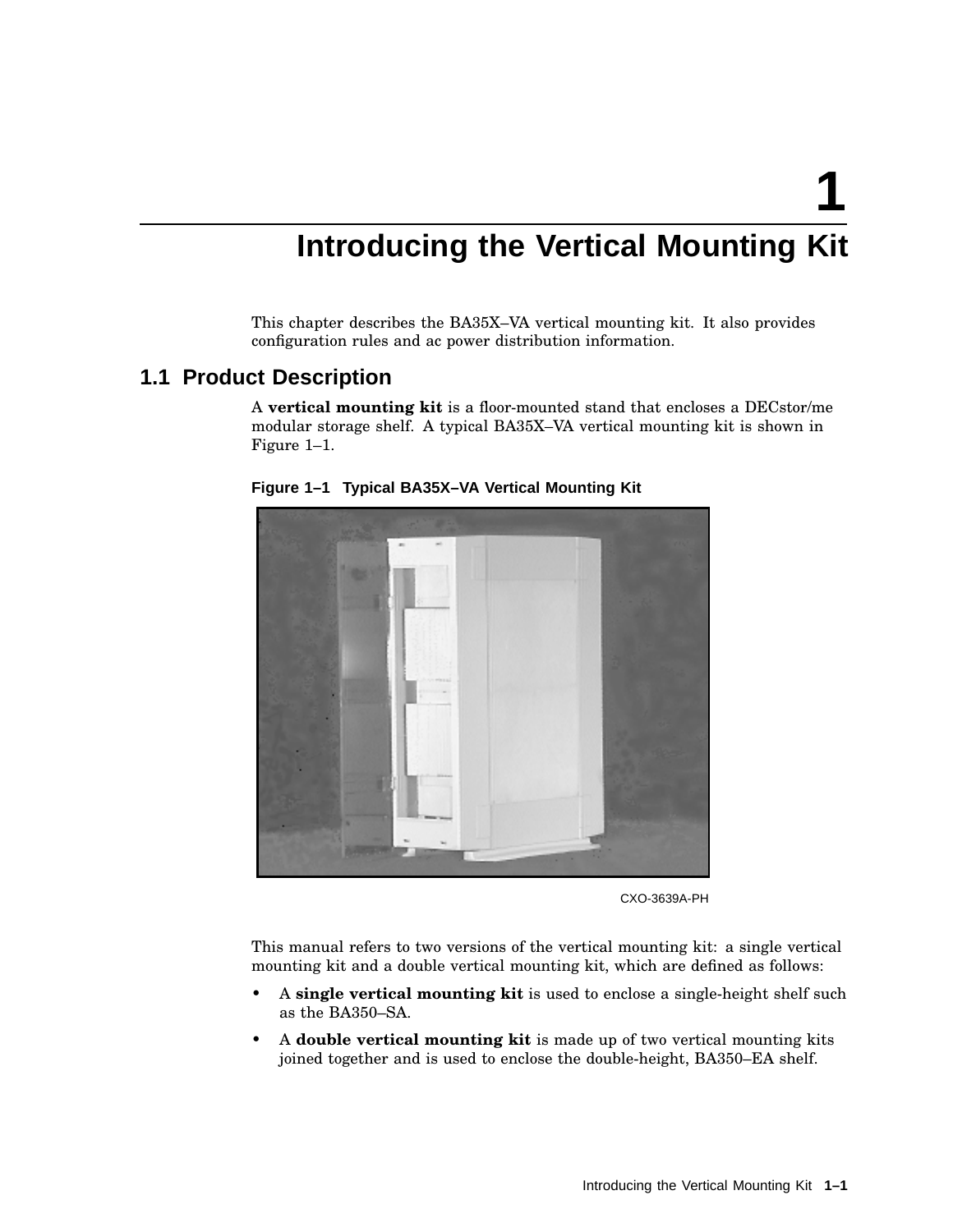#### **Introducing the Vertical Mounting Kit 1.1 Product Description**

The part number for both versions of the vertical mounting kit is the same: BA35X–VA. Whether you purchase a single or double version depends on how many vertical mounting kits you order. For each single-height shelf, order one BA35X–VA vertical mounting kit; for each double-height (BA350–EA) shelf, order two BA35X–VA vertical mounting kits.

For example, if your configuration uses one BA350–EA (double-height) shelf and two BA350–SA (single-height) shelves, you would order four BA35X–VA vertical mounting kits:

- Two vertical mounting kits for the BA350–EA shelf
- One vertical mounting kit for each BA350–SA shelf

No tools are required to assemble or disassemble a vertical mounting kit—the parts ''snap'' together. Vertical mounting kits are shipped fully assembled with the ac distribution unit and the modular storage shelf installed. The modular storage shelf has system building blocks (SBBs) installed and small computer system interface (SCSI) buses configured according to the customer's order. Shelf power supplies are connected to the ac distribution unit.

The physical specifications of the vertical mounting kits are described in Table 1–1.

| <b>Specification</b> | <b>Single Vertical Mounting Kit</b>   | <b>Double Vertical Mounting Kit</b> |
|----------------------|---------------------------------------|-------------------------------------|
| Height               | $578$ mm $(22.75$ in)                 | $578$ mm $(22.75$ in)               |
| Width                | $203 \text{ mm} (10 \text{ in})$      | $356 \text{ mm} (14 \text{ in})$    |
| Depth                | $400 \text{ mm}$ $(15.75 \text{ in})$ | $400$ mm $(15.75$ in)               |
| Weight               | $17 \text{ kg} (37 \text{ lb})$       | $29 \text{ kg} (63 \text{ lb})$     |

**Table 1–1 Physical Specifications of the Vertical Mounting Kits**

### **1.2 Configuration Rules**

The following configuration rules apply to vertical mounting kits:

- Measure capacities by the number of shelves that can be installed:
	- One BA350–SA shelf can be installed in a single vertical mounting kit.
	- One BA350–EA shelf can be installed in a double vertical mounting kit.
- Connect no more than two vertical mounting kits in series to the same wall receptacle. (Each vertical mounting kit has an unswitched ac outlet for this purpose. See Section 1.3 for additional information.)
- Mount all shelves with the power supply at the bottom (slot 7), as shown in Figure 1–2.
- Reserve slot 6 for either a redundant power supply or a battery backup unit (BBU).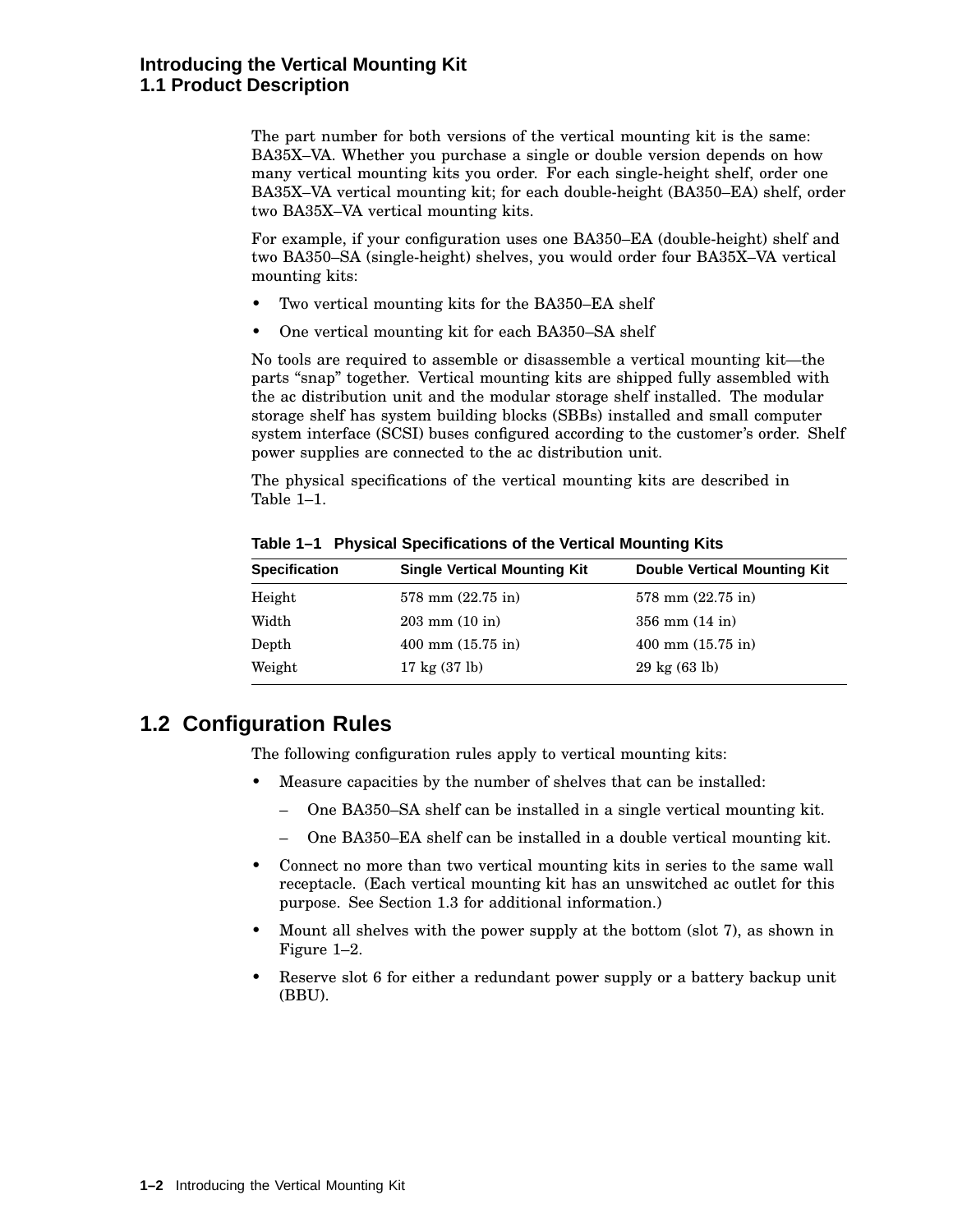| SCSI BUS<br><b>INPUT</b>   |  |
|----------------------------|--|
|                            |  |
| $\Box$                     |  |
| $\Box$ 1                   |  |
| $\overline{\phantom{0}}$ 2 |  |
| $\Box_3$                   |  |
| $\neg$ 4                   |  |
| $\overline{\phantom{0}}$ 5 |  |
| ٦6                         |  |
| <b>POWER</b>               |  |
| AC<br><b>DISTRIBUTION</b>  |  |
|                            |  |

**Figure 1–2 Shelf Orientation in a Single Vertical Mounting Kit**

To maintain the stability of a single vertical mounting kit, install SBBs in the order specified in Section 2.2.

#### **1.3 AC Power Distribution**

Each vertical mounting kit has an ac distribution unit that provides switchcontrolled ac power to the shelf power supply. (The only exception to this is the double vertical mounting kit used with the SZ200 RAID subsystem, which has only one ac distribution unit.)

The ac distribution unit in your vertical mounting kit will be one of two types, depending on when you purchased your kit:

- The initial version of the ac distribution unit used with the vertical mounting kits had an *unswitched*, built-in, 10.2-centimeter (4-inch) power cord for connection to the ac distribution unit in a second vertical mounting kit. The short length of this built-in cord did not allow for much flexibility in configuration arrangements.
- The second-generation ac distribution units have replaced the unswitched power cord with a *switched* ac outlet. This ac outlet can be used for connecting either another vertical mounting kit's ac distribution unit or an optional redundant power supply in a BA350–EA shelf. In either case, you must order an ac power cord for this additional connection.

CXO-3633A-MC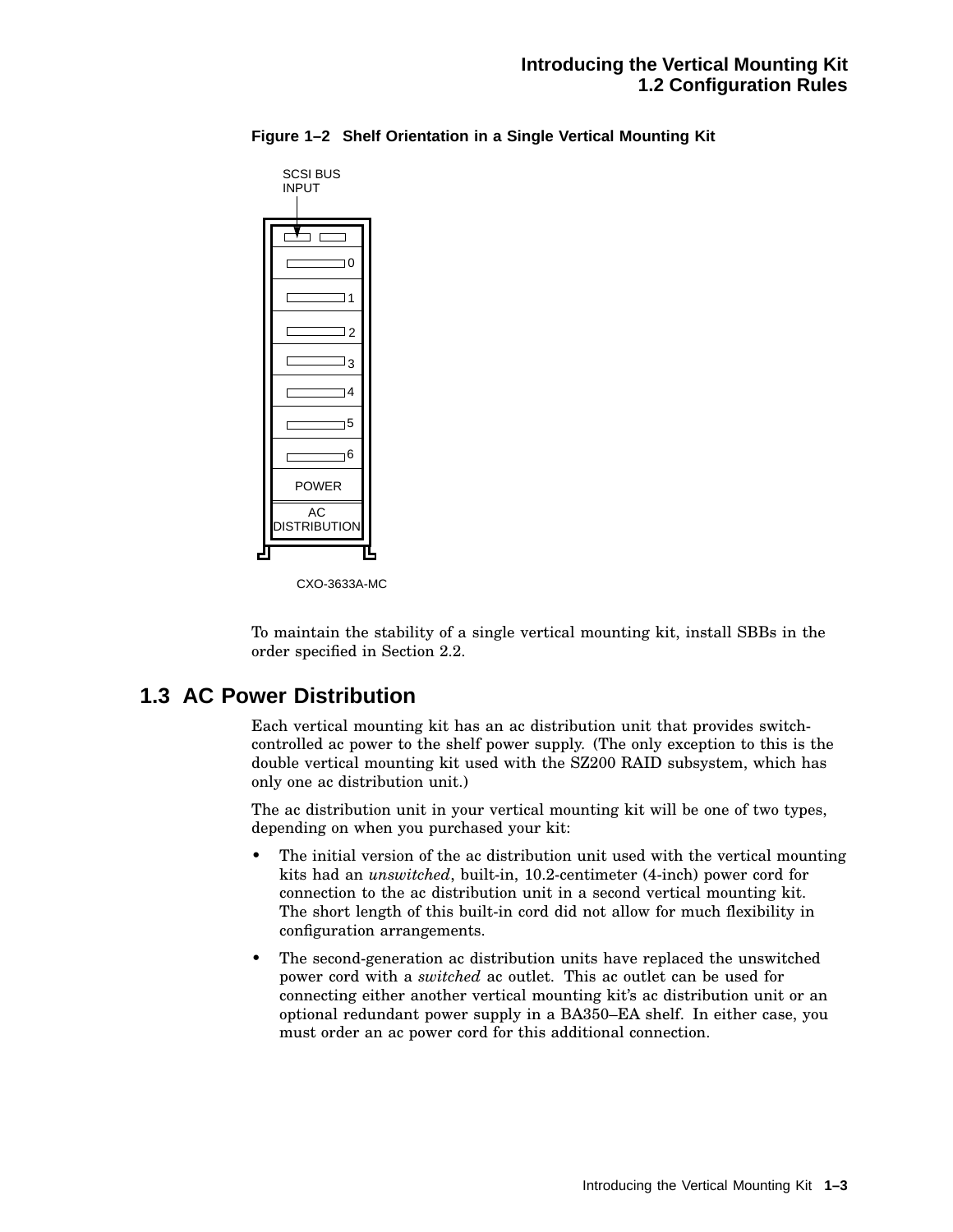Table 1–2 lists the power cords available for ac distribution units. These power cords must be ordered separately because they are *country specific*. In general, the power cords listed in Table 1–2 have the following characteristics:

- Are rated at 10 amps at the specified operating voltage
- Are 2.5 meters (8.2 feet) long
- Have a country-specific plug
- Have an IEC 320 C–14 compatible connector

The only exception is the BN27S–03 power cord used in Japan and the United States; it is rated at 15 amps and is 3 meters (9.8 feet) long.

| Country              | <b>Voltage</b> | Plug             | Length<br>meters (feet) | Part No.        |
|----------------------|----------------|------------------|-------------------------|-----------------|
| Australia            | $250$ Vac      | AS 3112 - 1981   | 2.5(8.2)                | $BN19H-2E$      |
| Central Europe       | $250$ Vac      | CEE 7/7 (Schuko) | 2.5(8.2)                | <b>BN19W-2E</b> |
| Denmark              | $250$ Vac      | Afsnit 107       | 2.5(8.2)                | $BN19K-2E$      |
| Europe—Central       | $250$ Vac      | CEE 7/7 (Schuko) | 2.5(8.2)                | <b>BN19W-2E</b> |
| India                | $250$ Vac      | <b>BS 546</b>    | 2.5(8.2)                | <b>BN19S-2E</b> |
| Ireland              | 250 Vac        | <b>BS</b> 1363   | 2.5(8.2)                | <b>BN19A-2E</b> |
| Israel               | $250$ Vac      | SI 32            | 2.5(8.2)                | <b>BN18L-2E</b> |
| Italy                | $250$ Vac      | CEI 213-16/VII   | 2.5(8.2)                | $BN19M-2E$      |
| Japan                | $125$ Vac      | <b>NEMA 5–15</b> | 3.0(9.8)                | $BN27S-031$     |
| New Zealand          | $250$ Vac      | AS 3112 - 1981   | 2.5(8.2)                | $BN19H-2E$      |
| South Africa         | $250$ Vac      | <b>BS 546</b>    | 2.5(8.2)                | <b>BN19S-2E</b> |
| Switzerland          | 250 Vac        | <b>SEV 1011</b>  | 2.5(8.2)                | $BN19E-2E$      |
| United Kingdom       | 250 Vac        | <b>BS</b> 1363   | 2.5(8.2)                | $BN19A-2E$      |
| <b>United States</b> | $125$ Vac      | <b>NEMA 5–15</b> | 3(9.8)                  | $BN27S-031$     |

**Table 1–2 Country-Specific Power Cords**

<sup>1</sup>This power cord is rated at 15 amps.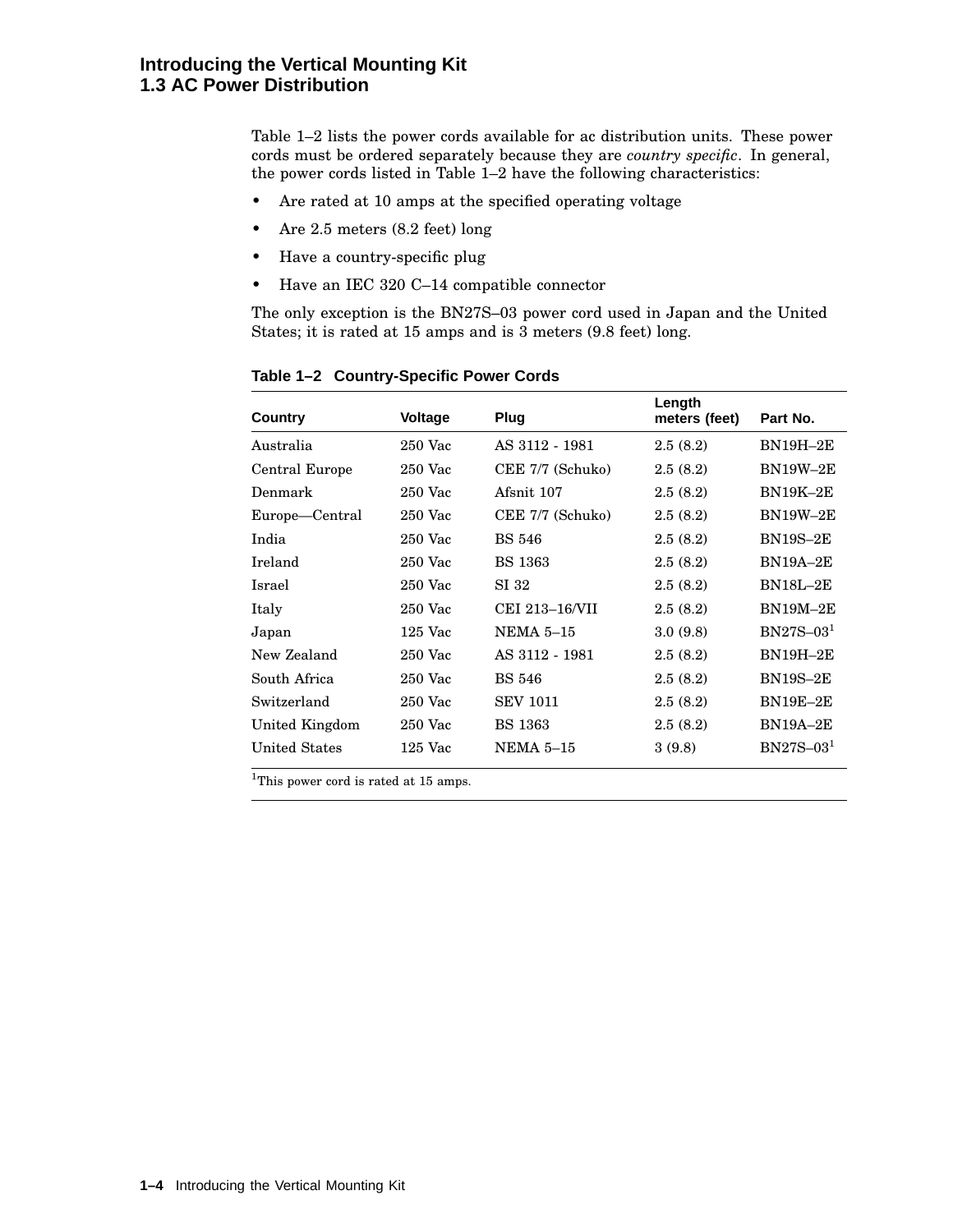## **Replacement Procedures**

This chapter contains the following:

- A brief description of the components of the vertical mounting kit
- The sequence for installing system building blocks (SBBs) into a shelf
- The procedure for replacing SBBs or blowers
- The procedure for replacing shelves

**Warning**

A minimum of two people are needed to move a double vertical mounting kit containing a BA350–EA shelf because its weight exceeds 18 kilograms (40 pounds). Do not move vertical mounting kits with ac power cords connected.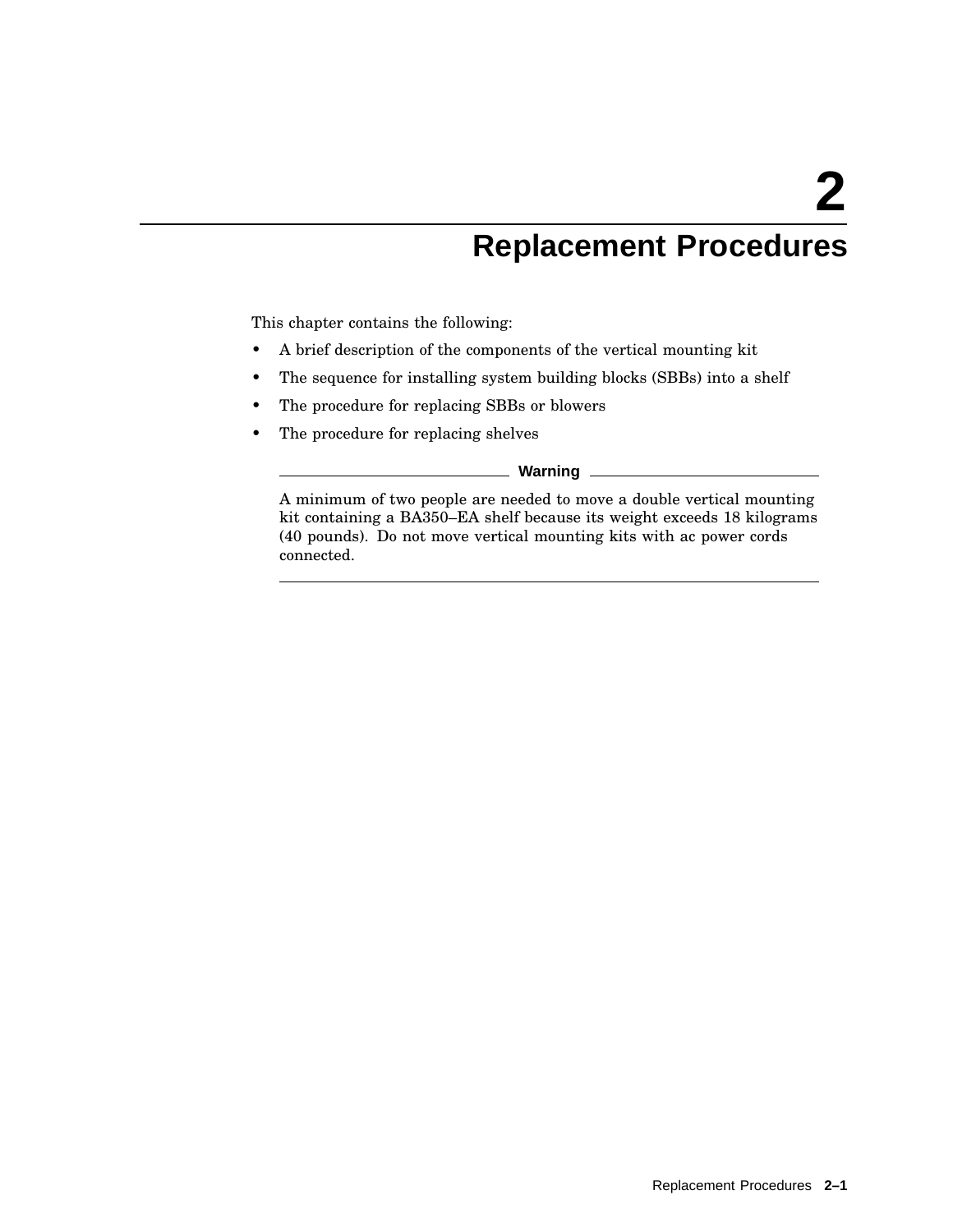## **2.1 Components of the Vertical Mounting Kit**

A standard vertical mounting kit is made up of the following components:

**Note**

The numbers in this list correspond to the numbered parts shown in Figure 2–1.

- **O** Base and top.
- **2** Front and rear bezels, one of which must be removed when you are replacing a component or changing the small computer system interface (SCSI) configuration.

Service procedures that involve accessing the rear of the shelf or removing the blower must be performed only by qualified service personnel.

To reduce the risk of electrical energy hazard, always disconnect the power cords from the shelf power supplies before removing shelf blower assemblies or performing service in the backplane area, such as modifying the SCSI bus.

- **O** Front and rear doors, which are attached to bezels at the factory. These doors do not need to be removed for normal servicing.
- **O** Two feet that can be mounted on either side. When installing multiple units, the feet on adjoining sides are reversed so that they do not extend beyond the sides of the vertical mounting kit.
- **O** Eight bezel clips.
- A latch (factory-installed as part of the lock assembly).
- A lock (factory-installed as part of the lock assembly).
- A nut (factory-installed as part of the lock assembly).
- An ac distribution unit which can be replaced only by a qualified Digital Services engineer.
- $\bullet$  A BA350-SA shelf.
- $\Phi$  A mounting bracket that secures the top to the shelf. (The ac distribution unit secures the base to the shelf.)
- **<sup>1</sup>** Four hinges, two on each door.

**Note**

The majority of vertical mounting kit components are duplicates and are used in two places. For example, the base and top are identical. The only difference is their orientation.

**Warning** \_\_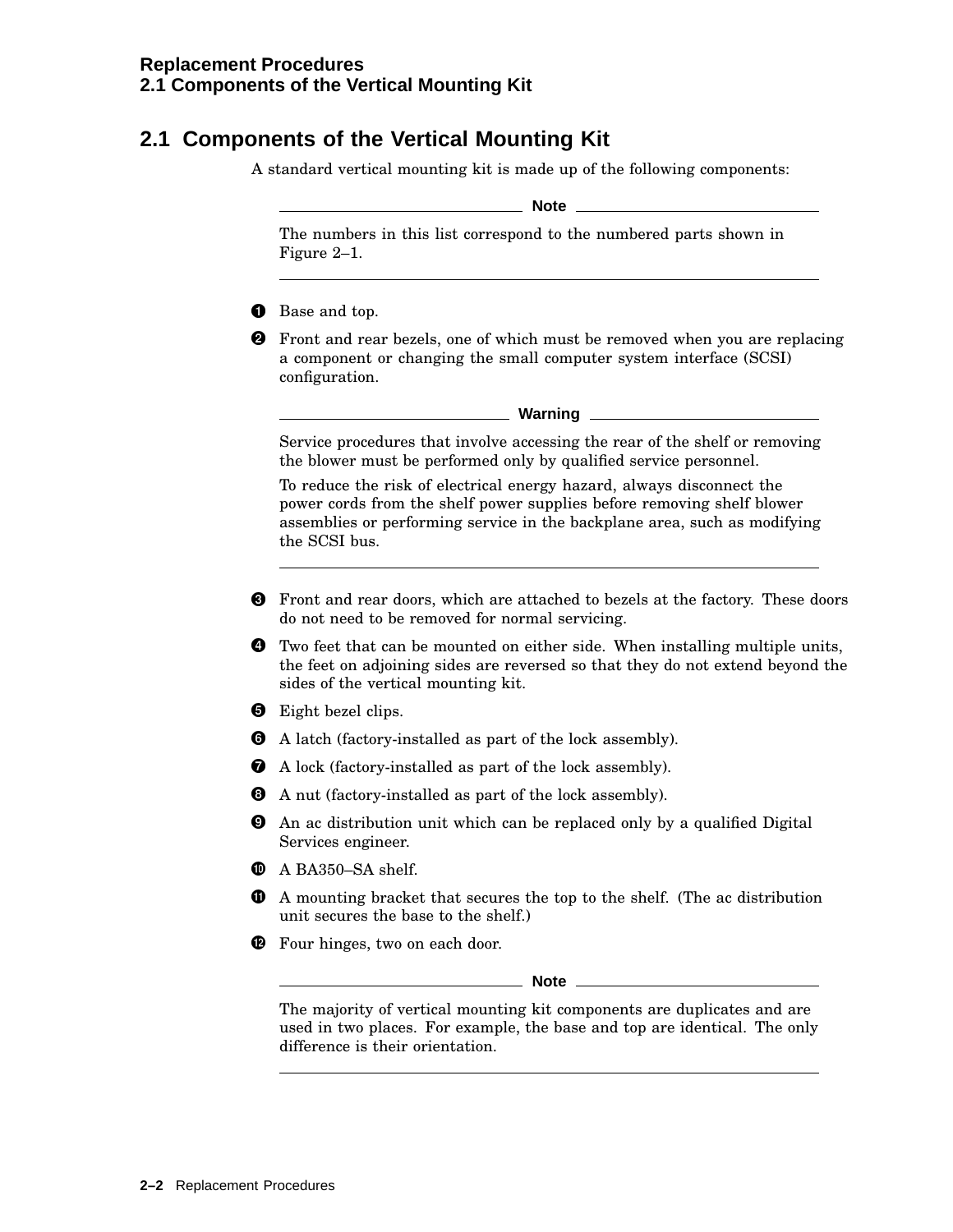

#### **Figure 2–1 BA35X–VA Vertical Mounting Kit Assembly Drawing**

#### **2.2 Installing SBBs**

The location of storage SBBs in a shelf is primarily governed by two things: the SCSI bus and the stability of the vertical mounting kit. Having considered both of these factors, Digital recommends that you install SBBs in the following sequence (refer to Figure 2–2 for slot number locations):

- 1. Slot 7—Primary ac power supply
- 2. Slot 6—Redundant ac power supply, battery backup unit (BBU), or storage SBB
- 3. Slot 5—Storage SBB
- 4. Slot 4—Storage SBB
- 5. Slot 3—Storage SBB
- 6. Slot 2—Storage SBB
- 7. Slot 1—Storage SBB
- 8. Slot 0—Storage SBB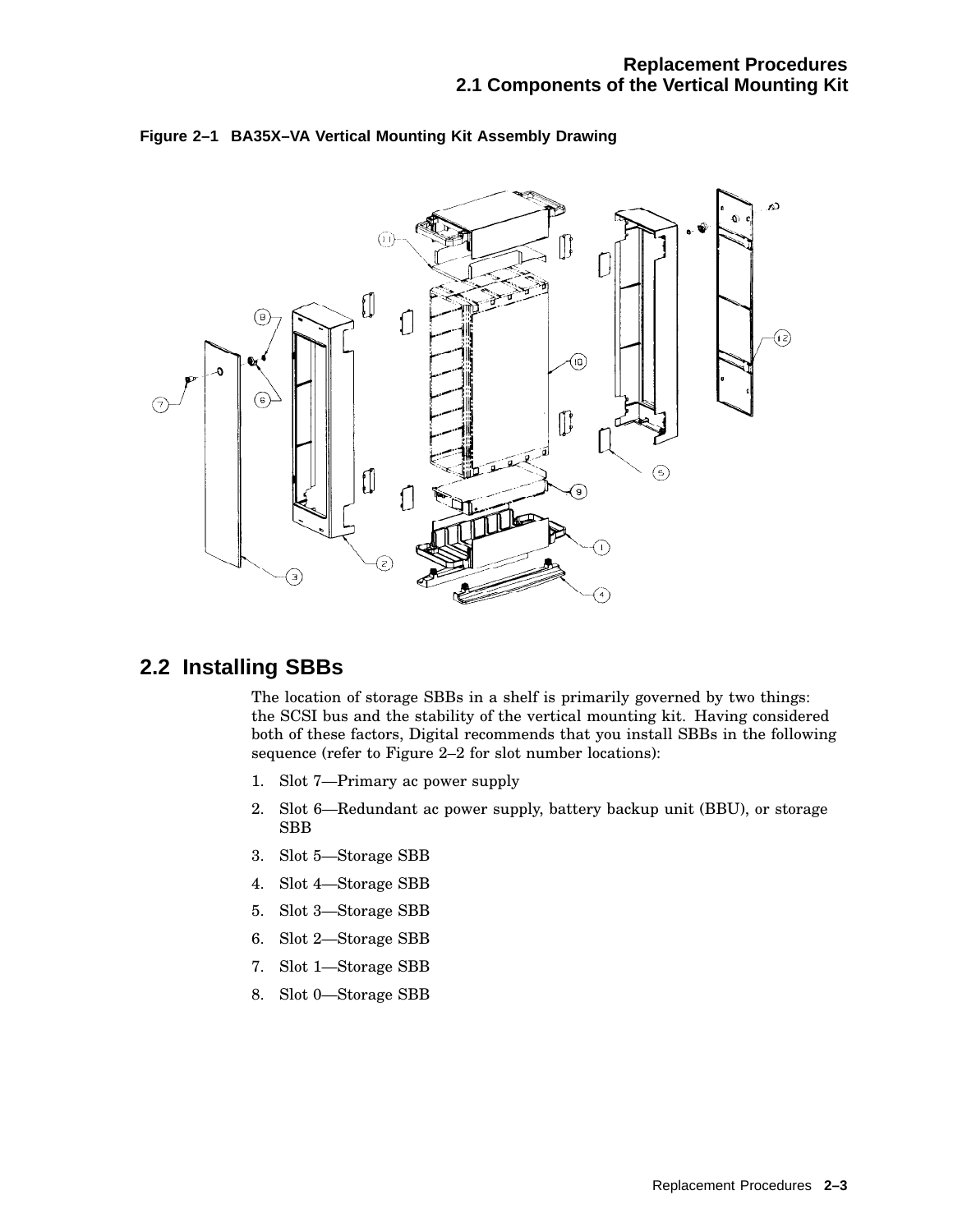| SCSI BUS<br><b>INPUT</b>           |  |  |
|------------------------------------|--|--|
|                                    |  |  |
| $\overline{0}$                     |  |  |
| $\overline{1}$                     |  |  |
| $\Box$ 2                           |  |  |
| Jз                                 |  |  |
| 14                                 |  |  |
| 15                                 |  |  |
| 16                                 |  |  |
| <b>POWER</b>                       |  |  |
| $\mathsf{AC}$<br><b>STRIBUTION</b> |  |  |
|                                    |  |  |

**Figure 2–2 Slot Numbers**



### **2.3 Replacing SBBs or Blowers**

To replace an SBB or blower, use the following procedure:

#### **Step Procedure** 1. Open the door. 2. Grasp the bezel at the bottom with one hand and steady the vertical mounting kit with the other. 3. Pull down on the two tabs located inside the bezel at the bottom and pull the bezel out and up. 4. Lift the bezel off the top. 5. Replace the SBB or blower as described in the shelf user's guide. 6. Ensure that all eight bezel clips are firmly mounted and align the bezel with the top.

- 7. Replace the bezel by holding the top of the bezel in place and rotating the lower part down and in.
- 8. Snap the bezel into place on the base.
- 9. Apply power and verify proper operation.
- 10. Close the door.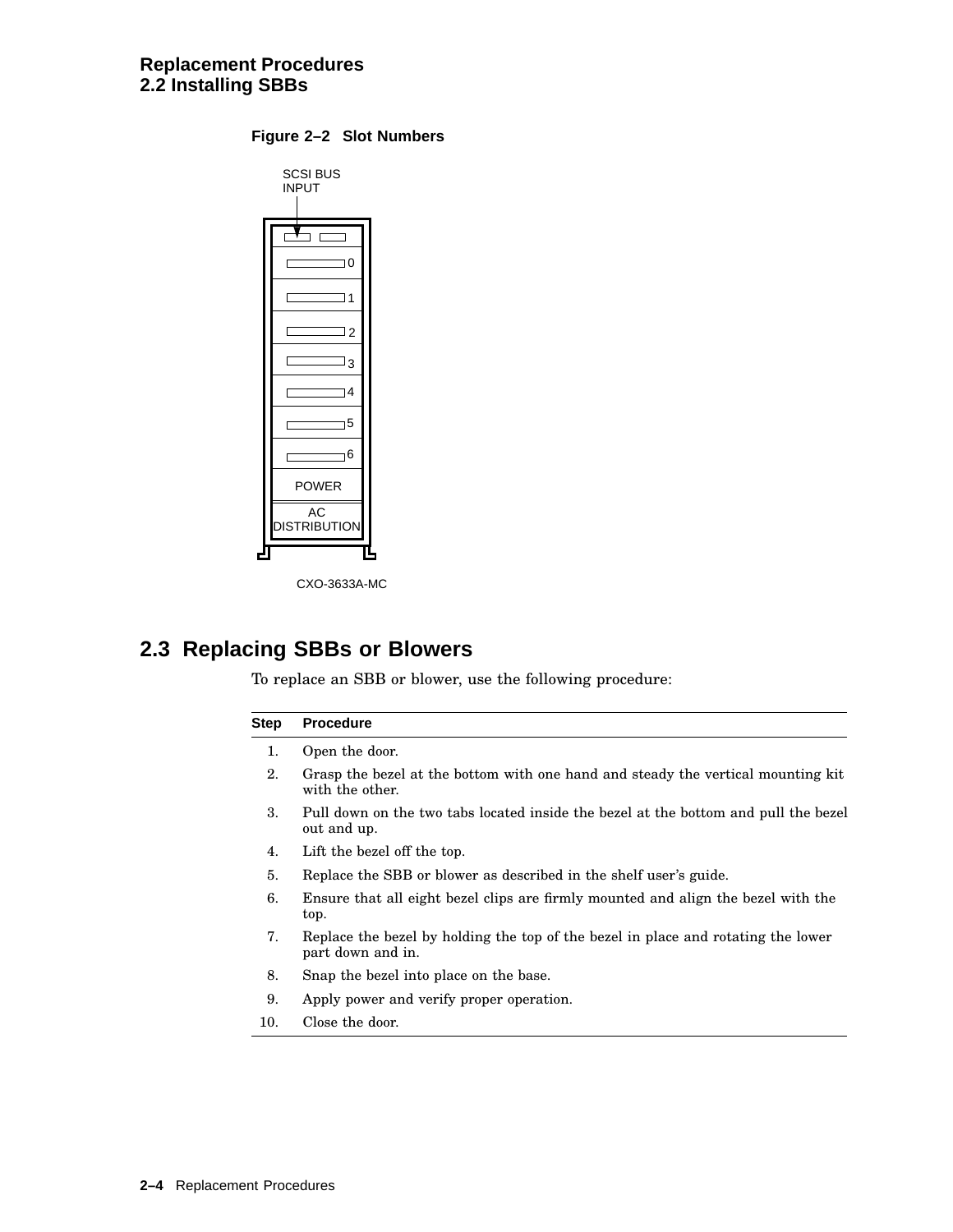## **2.4 Replacing a Shelf**

To replace a shelf in a vertical mounting kit, perform the following procedure:

| Step | <b>Procedure</b>                                                                                                                                              |  |  |  |
|------|---------------------------------------------------------------------------------------------------------------------------------------------------------------|--|--|--|
| 1.   | Open the door.                                                                                                                                                |  |  |  |
| 2.   | Turn off the ac power switches on the ac distribution unit.                                                                                                   |  |  |  |
| 3.   | Disconnect the ac input power cord from the wall receptacle and from the ac<br>distribution unit.                                                             |  |  |  |
| 4.   | Grasp the bezel at the bottom with one hand and steady the vertical mounting kit<br>with the other.                                                           |  |  |  |
| 5.   | Pull down on the two tabs located inside the bezel at the bottom and pull the bezel<br>out and up.                                                            |  |  |  |
| 6.   | Lift the bezel off the top.                                                                                                                                   |  |  |  |
| 7.   | Disconnect the power cords from the ac power supplies.                                                                                                        |  |  |  |
| 8.   | Record the slot number of each storage SBB.                                                                                                                   |  |  |  |
| 9.   | Starting with slot 0, remove all SBBs. Remove the ac power supply in slot 7 last.                                                                             |  |  |  |
| 10.  | Record the connectors to which each SCSI cable is attached.                                                                                                   |  |  |  |
| 11.  | Disconnect the SCSI cables from the shelf.                                                                                                                    |  |  |  |
| 12.  | Remove the rear bezel (repeat steps 4, 5, and 6).                                                                                                             |  |  |  |
| 13.  | Remove the top.                                                                                                                                               |  |  |  |
| 14.  | Remove the mounting bracket.                                                                                                                                  |  |  |  |
| 15.  | Lift the shelf off the ac distribution unit.                                                                                                                  |  |  |  |
| 16.  | Align the shelf being installed so that slot 7 (the power slot) is at the bottom and<br>the front of the shelf is over the front of the ac distribution unit. |  |  |  |
| 17.  | Install the mounting bracket and the top.                                                                                                                     |  |  |  |
| 18.  | Ensure that all eight bezel clips are firmly mounted and align the bezel with the<br>top.                                                                     |  |  |  |
| 19.  | Replace the bezel by holding the top of the bezel in place and rotating the lower<br>part down and in.                                                        |  |  |  |
| 20.  | Snap the bezel into place on the base.                                                                                                                        |  |  |  |
| 21.  | Connect the SCSI cables as noted in step 10.                                                                                                                  |  |  |  |
| 22.  | Install the ac power supply in slot 7.                                                                                                                        |  |  |  |
| 23.  | Starting with slot 6, install the SBBs in the slots noted in step 8.                                                                                          |  |  |  |
| 24.  | Connect the ac power cord to the shelf power supply.                                                                                                          |  |  |  |
| 25.  | Replace the front bezel (repeat steps 18, 19, and 20).                                                                                                        |  |  |  |
| 26.  | Verify that the ac power switch on the ac distribution unit is in the off position.                                                                           |  |  |  |
| 27.  | Connect the ac input power cord to the ac distribution unit.                                                                                                  |  |  |  |
| 28.  | Turn on the ac power switch and verify that the SBBs, SCSI buses, and blowers<br>are functioning properly.                                                    |  |  |  |